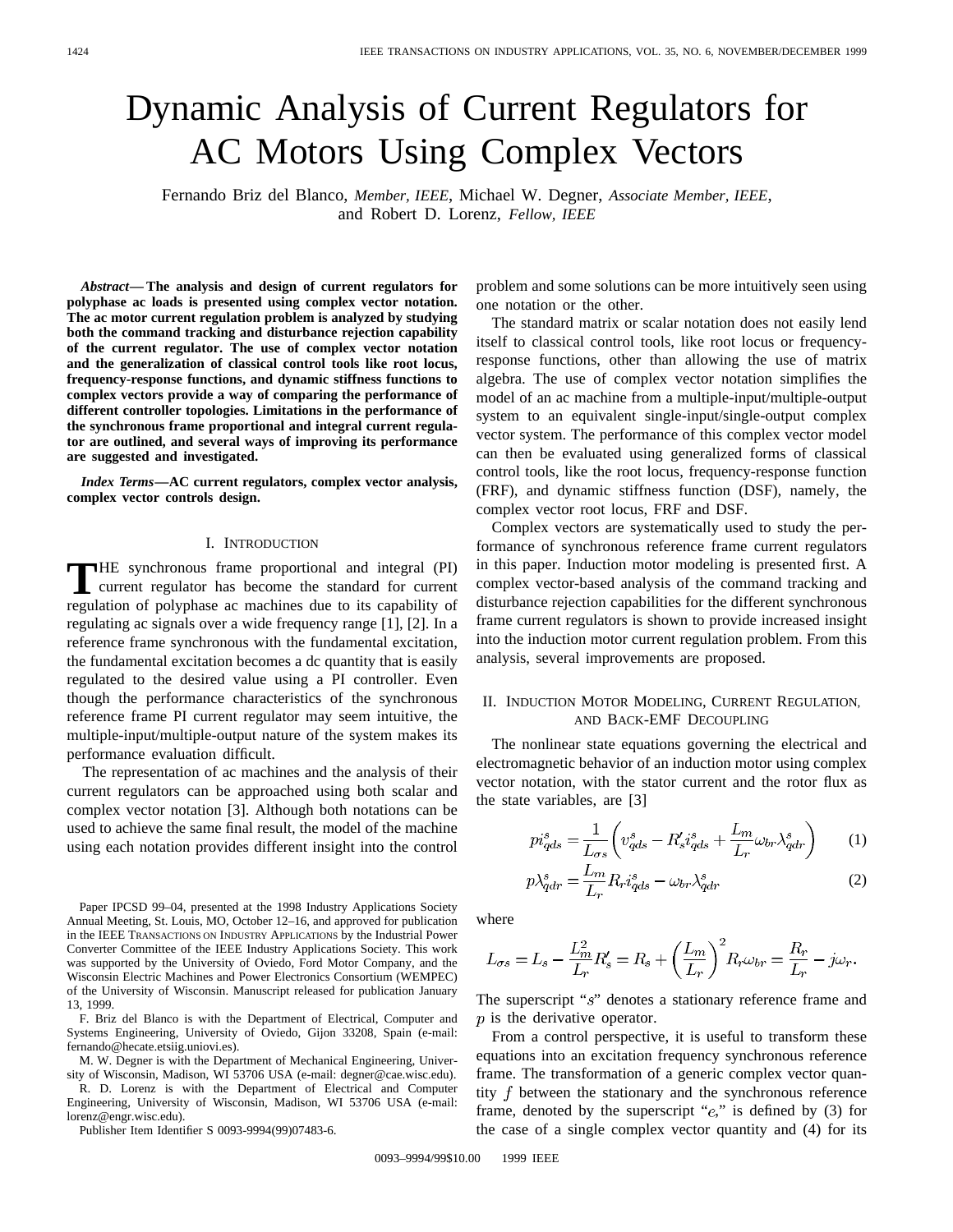

Fig. 1. Complex vector block diagram of a current-regulated induction motor, shown in a synchronous reference frame.

derivative

$$
f_{qd}^s = f_{qd}^e e^{j\omega_e t} \tag{3}
$$

$$
pf_{qd}^{s} = p(f_{qd}^{e}e^{j\omega_{e}t}) = (p + j\omega_{e})f_{qd}^{e}e^{j\omega_{e}t}.
$$
 (4)

Applying (3) and (4) to (1) and (2), the complex vector equations of the induction motor in a synchronous reference frame (5) and (6) are obtained

$$
pi_{qds}^{e} = \frac{1}{L_{\sigma s}} \left( v_{qds}^{e} - R_s' i_{qds}^{e} - j\omega_e L_{\sigma s} i_{qds}^{e} + \frac{L_m}{L_r} \omega_{br} \lambda_{qdr}^{e} \right)
$$
 (5)

$$
p\lambda_{qdr}^e = \frac{L_m}{L_r} R_r i_{qds}^e - (\omega_{br} + j\omega_e) \lambda_{qdr}^e.
$$
 (6)

When using a voltage-source inverter, controlling the stator current (see Fig. 1) simplifies the overall drive control scheme from both a torque control and inverter device protection perspective.

Synchronous frame current regulators have become the industry standard for inverter current regulation. They are preferred because all the electrical variables have dc steadystate values when viewed in a synchronous reference frame. This enables a simple PI regulator to provide zero steadystate error, independent of the synchronous frequency. In spite of this attractive property, the dynamic response of this type of current regulator is far from being ideal, showing a deterioration as the synchronous frequency increases. The dependency of the induction motor, (5), on the synchronous frequency is seen to come from a synchronous frame crosscoupling term

$$
-j\omega_e L_{\sigma s} i_{qds}^e \quad \text{or alternately viewed as} \quad -j\omega_e i_{qds}^e \quad (7)
$$

and from the electromechanical cross coupling via the speed  $(\approx$  synchronous frequency) dependent back-EMF voltage

$$
\frac{L_m}{L_r}\omega_{br}\lambda_{qdr}^e.
$$
 (8)

If these two terms are decoupled from (5), the dependence on the synchronous frequency (and rotor speed) disappears, and the stator voltage equation becomes that of an *RL* load, enabling simple, fast, and accurate current regulation.

When scalar instead of complex vector notation is used, the transformation of a generic complex vector quantity  $f$  from complex vector to scalar notation can be done by taking real and imaginary parts after substituting as shown in [3]

$$
f_{qd} = f_q - jf_d. \tag{9}
$$

Applying (9) to (5), and assuming (as commonly done for rotor flux field orientation) that the synchronous frame has been aligned with the rotor flux

$$
\lambda_{qdr}^e = -j\lambda_r^e \tag{10}
$$

the equivalent scalar nonlinear state equations (11) and (12) corresponding to the complex vector equation (5) are obtained

$$
v_{qs}^e = L_{\sigma s} p i_{qs}^e + R_s' i_{qs}^e + L_{\sigma s} \omega_e i_{ds}^e + \frac{L_m}{L_r} \omega_r \lambda_r^e \tag{11}
$$

$$
v_{ds}^e = L_{\sigma s} p i_{ds}^e + R_s' i_{ds}^e - L_{\sigma s} \omega_e i_{qs}^e - \frac{L_m R_r}{L_r^2} \lambda_r^e. \quad (12)
$$

Different representations of the induction motor are often used [3], [5], depending on how the quantities are rearranged. If, for example, the flux state equation (6) is solved with the current state equation (5), the rotor speed variable can be eliminated with the result, as shown in

$$
v_{qs}^e = L_{\sigma s} p i_{qs}^e + R_s i_{qs}^e + L_s \omega_e i_{ds}^e - \omega_e \frac{L_m}{R_r} p \lambda_r^e \tag{13}
$$

$$
v_{ds}^e = L_{\sigma s} p i_{ds}^e + R_s i_{ds}^e - L_{\sigma s} \omega_e i_{qs}^e + \frac{L_m}{L_r} p \lambda_r^e. \tag{14}
$$

This representation is no longer a set of state equations, since two state derivatives appear in each equation. Nevertheless, the equations do allow some insight if some assumptions are made about the rate of change of the states. If the rotor flux dynamics are assumed to be much slower than the stator current dynamics, the rotor flux derivative terms are small and, in certain cases, can be neglected [3], [5], [7].

It should be noted that the two rotor flux derivative terms have very distinct coefficients. One is nearly constant, and one is linearly dependent on excitation frequency. Thus, the assumption is most valid for low excitation frequencies.

If the rotor flux dynamic terms can be safely neglected, then the resulting stator voltage equations may be viewed as approximate state equations for the stator current. The synchronous frequency cross coupling now appears as in (15) and (16), which is of a very different form than (7) and (8)

$$
L_{\sigma s} \omega_e i_{qs}^e \tag{15}
$$

$$
L_s \omega_e i_{ds}^e. \tag{16}
$$

If these two terms are decoupled from (13) and (14), respectively, and the rotor flux derivative terms can be safely neglected, then *approximately decoupled* control of the  $q$ - and d-axes currents can be obtained. The resulting approximate stator voltage equation becomes that of an *RL* load, which is an approximation to the *exact decoupling* of (7) and (8). Note that the resistance of the remaining *RL* load in (13) and (14) does not correspond to the resistance in (5) once decoupling has been carried out.

Exact decoupling of (7) and (8) can be viewed as addressing two separate cross-coupling issues. It is instructive to first understand that the cross coupling in (7) results solely from the synchronous frame transform. This can be demonstrated via (17) and (18), which represent a three-phase symmetric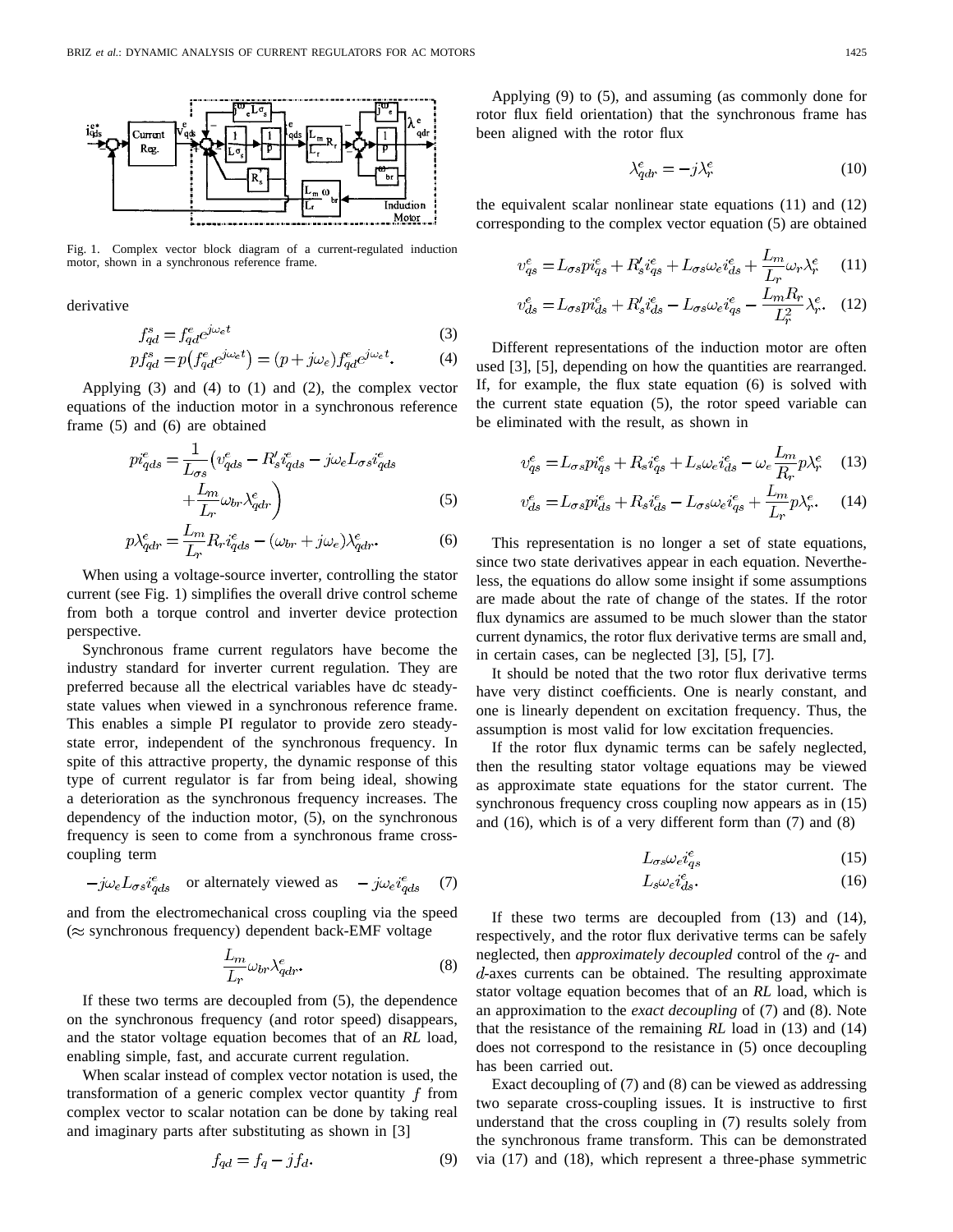*RL* load in stationary and the synchronous reference frames, respectively

$$
pi_{qds}^s = \frac{1}{L}(v_{qds}^s - Ri_{qds}^s)
$$
\n<sup>(17)</sup>

$$
pi_{qds}^e = \frac{1}{L} \left( v_{qds}^e - Ri_{qds}^e - j\omega_e Li_{qds}^e \right). \tag{18}
$$

It is seen that, by transforming an *RL* load to the synchronous reference frame, an identical cross-coupling term to that present in the induction motor (7) is created. This term, therefore, is a characteristic of *RL* loads when transformed, and not of the induction motor, in particular. Because the cross coupling can be expressed as  $-j\omega_e$ , appropriately formed decoupling of (7) requires no parameters and can be performed exactly.

In contrast to this, the cross coupling represented by (8) is the effect of back EMF, i.e., rotor flux and rotor velocity, on the stator current. This electromechanical cross coupling could be viewed as a disturbance if the induction motor were modeled as an *RL* load. From a control systems perspective, however, if approximate decoupling of this electromechanical cross coupling can be achieved, the overall system dynamics are improved, and current regulator properties will be nearly speed invariant.

Because the approximate decoupling solution is less insightful in its terms and is also limited to low excitation frequencies (and/or constant rotor flux), it is considered less attractive than the exact decoupling solution as a global current regulation strategy. Therefore, using (5), or the equivalent scalar notation (11) and (12), to approach the induction motor current regulation problem is considered more appropriate and is used for the remainder of this paper.

The different nature and source of the cross coupling in (7) and (8) suggest that they be considered separately in the controller design. This is done in the following sections.

## III. EFFECTS OF SYNCHRONOUS FRAME CROSS COUPLING ON CURRENT REGULATION

If the rotor-flux-dependent term (back EMF) (8) is perfectly decoupled from the stator voltage equation of the induction motor (5), the equation reduces to that of a simple *RL* load (18). Using this assumption, it is possible to look at the effects of the synchronous frame cross-coupling term (7) on the performance of current regulators for induction motors with the simplified model of an *RL* load [4].

The complex vector model of an *RL* load in the synchronous reference frame (18) is seen to have a single, asymmetric, complex pole located at  $-R/L - j\omega_e$ . The complex vector block diagram of the *RL* load with a synchronous frame PI current regulator is shown in Fig. 2.

The performance of the classical synchronous frame PI current regulator was analyzed by applying it to a three-phase *RL* load with the parameters shown in Table I.

The current regulator was tuned by selecting a controller zero approximately equal to the break frequency of the *RL* load, i.e.,  $K_i/K_p = R/L$ . The controller gain was selected to achieve a relatively low bandwidth of 200 Hz, so that systematic transient errors would be more easily observed.



Fig. 2. Complex vector block diagram of an *RL* load with a synchronous frame PI current regulator, shown in the synchronous reference frame.



Fig. 3. Commanded and experimental current magnitude and phase step responses for an *RL* load with a synchronous frame PI current regulator (200-Hz bandwidth), shown in the synchronous reference frame.



Fig. 4. Complex vector root locus of an *RL* load with a synchronous frame PI current regulator (200-Hz bandwidth), shown in the stationary reference frame ( $f_e = 0$ , 50, and 200 Hz).

An overlay of the commanded and experimental system response for a magnitude and a phase step, with constant input synchronous frequencies of 50 and 200 Hz, is shown in Fig. 3. Serious degradation in the transient performance is apparent as the synchronous frequency increases.

The complex vector root locus can also be plotted, as shown in Fig. 4 for three different synchronous frequencies. The complex vector root locus, as the scalar root locus, follows the magnitude and angle conditions. Nevertheless, because the inputs and outputs are no longer real numbers but complex vectors, it is possible to get complex, asymmetric poles and zeros, i.e., the root locus does not have to be symmetric with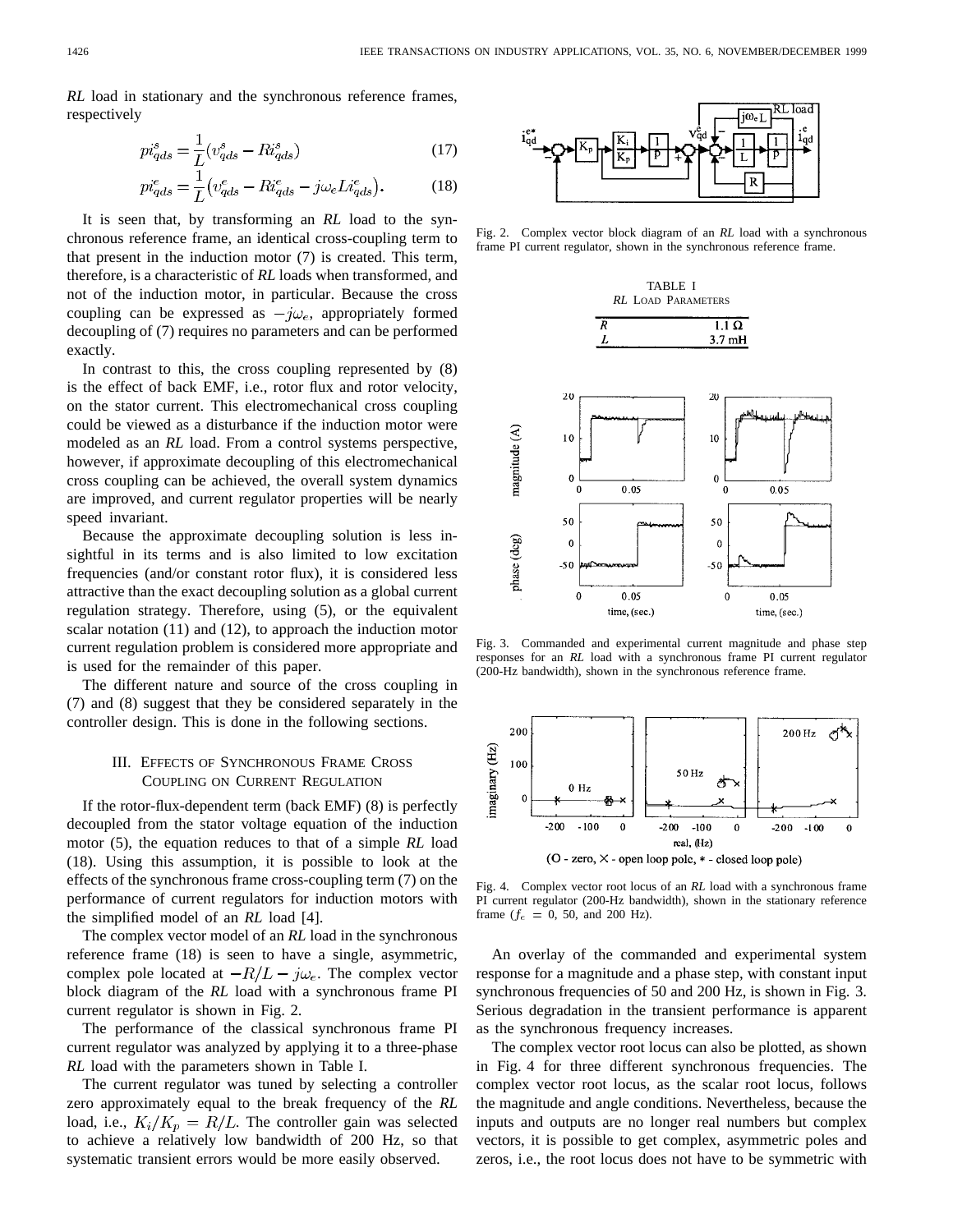

Fig. 5. Complex vector FRF of an *RL* load with a synchronous frame PI current regulator (200-Hz bandwidth), shown in the stationary reference frame  $(f_e = 0, 50, \text{ and } 200 \text{ Hz}).$ 

respect to the real axis. The root locus was obtained using the standard root locus functions in the Matlab controls systems toolbox.

From Fig. 4, it is seen that, at low frequencies, the controller zero approximately cancels the plant pole. This allows the response of the system to be dominated by the faster closedloop pole, placed at the desired 200-Hz bandwidth. For higher synchronous frequencies, the controller zero interacts more with the pole added by the controller. The resulting slower root moves progressively closer to the imaginary axis away from the zero, with increasing overshoot expected. The complex vector transfer function describing the system is given by

$$
\frac{i_{qd}^{s}}{i_{qd}^{s*}} = \frac{K_{p}s + K_{i} - jK_{p}\omega_{e}}{Ls^{2} + (K_{p} + R - j\omega_{e}L)s + K_{i} - j\omega_{e}(K_{p} + R)}.
$$
\n(19)

The complex vector FRF, shown in Fig. 5, can be calculated from this transfer function. The asymmetric root locus about the real axis gives rise to an FRF asymmetric for positive and negative frequencies. It is noted that all of the FRF's shown in Fig. 5 have a unity gain and zero phase shift at the synchronous frequency. However, at frequencies away from the synchronous frequency, there is significant distortion in the FRF.

It is important to understand the meaning of the FRF at frequencies other than the synchronous frequency. The synchronous frequency is the steady-state fundamental component. Both disturbances and changes in the command trajectory simultaneously excite the system with a wide range of frequency content. The FRF shows how the system responds to the frequency content that is not at the synchronous frequency.

From this analysis, the time response in Fig. 3 can be explained. Even though the commanded synchronous frequency remained constant, magnitude and phase steps in the commanded current introduced transient content at frequencies centered on the synchronous frequency. Thus, the transient response of the current regulator depends on its capability to regulate beyond the synchronous frequency.



Fig. 6. Complex vector block diagram of an *RL* load with a cross-coupling decoupling (via state feedback) synchronous frame PI current regulator, shown in the synchronous reference frame.



(O - zero, x - open loop pole, \* - closed loop pole)

Fig. 7. Complex vector root locus of an *RL* load with a cross-coupling decoupling (via state feedback) synchronous frame PI current regulator (200-Hz bandwidth), shown in the stationary reference frame ( $f_e = 0$ , 50, and 200 Hz).

# IV. IMPROVED CURRENT REGULATOR DESIGN BY DECOUPLING OF SYNCHRONOUS FRAME CROSS COUPLING

An ideal synchronous reference frame current regulator would have a time response independent of the synchronous frequency when viewed in the synchronous reference frame. Such a regulator would have a complex vector FRF with a shape that does not vary with the synchronous frequency. Instead, the center of the FRF shape would just shift so that it is always symmetric about the synchronous frequency. To achieve this will require decoupling the effect of the synchronous frequency cross coupling. There are two possibilities for decoupling: 1) state feedback decoupling and 2) symmetric cross coupling.

# *A. Synchronous Frame PI Current Regulator with Cross-Coupling Decoupling via State Feedback*

One way of modifying the synchronous frame PI current regulator to achieve the desired response is to decouple the cross coupling caused by the term  $j\omega_e L$  in (18). The block diagram of the cross-coupling decoupling form of the synchronous frame PI current regulator is in Fig. 6 [4], [5]. The effect of the cross-coupling decoupling is to move the pole of the plant from  $-R/L - j\omega_e$  to  $-R/L$  in the synchronous reference frame, which makes it possible to directly cancel it using the real zero added by the controller. The resulting complex vector root locus for the cross-coupling decoupling synchronous frame PI current regulator is shown in Fig. 7 for three different synchronous frequencies.

It should be noted that, by removing the plant cross coupling in the synchronous frame, the system in the stationary frame will now be cross coupled. This is because cross coupling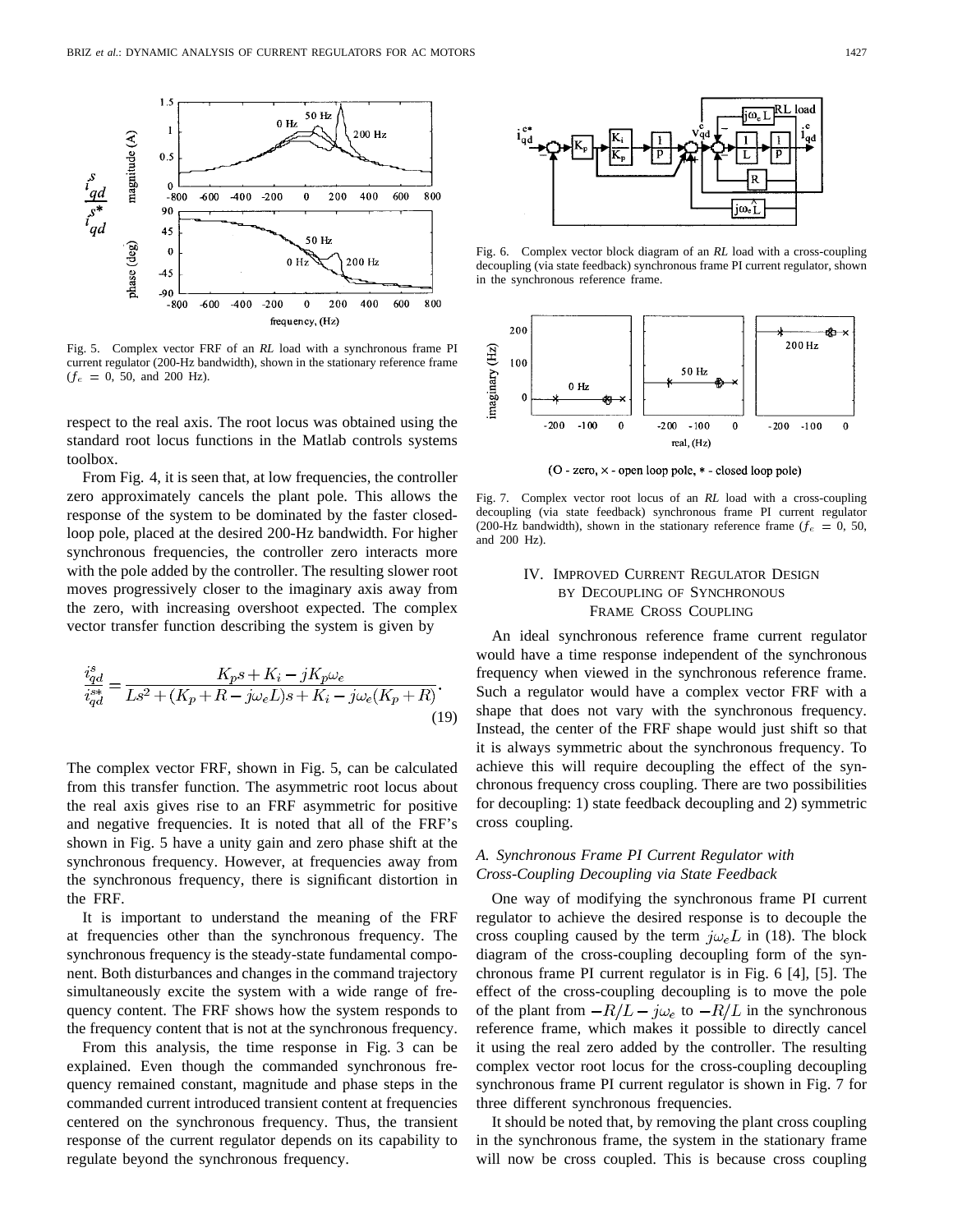

Fig. 8. Complex vector block diagram of an *RL* load with a complex vector synchronous frame PI current regulator, shown in the synchronous reference frame.



 $(O - zero, \times - open loop pole, \times - closed loop pole)$ 

Fig. 9. Complex vector root locus for an *RL* load with a complex vector synchronous frame PI current regulator (200-Hz bandwidth), shown in the stationary reference frame ( $f_e = 0$ , 50, and 200 Hz).

occurs with the inverse transform of an uncoupled synchronous frame system to the stationary frame. Thus, in the stationary frame root locus, the controller zero appears to move with the plant pole and both are tied to the synchronous frequency.

# *B. Complex Vector Synchronous Frame PI Current Regulator with Symmetric Cross Coupling*

Instead of moving the pole of the plant to the location of the controller zero, the controller zero can be moved to the location of the plant pole by modifying the controller structure as shown in Fig. 8 to symmetrically cross couple the controller with the synchronous frequency term [4], [6]. This form of the synchronous frame PI current regulator is called the complex vector synchronous frame PI current regulator [4].

This design is directly analogous to the classical control pole/zero cancellation methodology, with the only difference being the use of complex vectors, which allows the placement of the controller zero off the real axis. The resulting complex vector root locus is shown in Fig. 9 for three different synchronous frequencies.

It should be noted that, by symmetrically cross coupling the controller (and the plant) in the synchronous frame, both the controller and the plant will be decoupled in the stationary frame. Thus, in the stationary frame root locus, the controller zero appears fixed with the plant pole and neither are tied to the synchronous frequency.

It should further be noted that the symmetric cross coupling has no physical parameters, which is consistent with the fact that the origin of this cross coupling is solely from the synchronous frame transform.

If the parameter estimates are correct, and both modified current regulators have the same controller PI gains, the



Fig. 10. Complex vector FRF of an *RL* load for either a cross-coupling decoupling or complex vector synchronous frame PI current regulator (200-Hz bandwidth), shown in the stationary frame ( $f_e = 0$ , 50, and 200 Hz).



Fig. 11. Commanded and experimental current magnitude and phase step response for an *RL* load with a complex vector synchronous frame PI current regulator (200-Hz bandwidth), shown in the synchronous frame.

complex vector FRF's for the two current regulators are identical and shown in Fig. 10 [4]. The shape of the complex vector FRF is independent of the synchronous frequency and symmetric with respect to it. Fig. 11 shows the step response for the complex vector synchronous frame PI current regulator. (The cross-coupling decoupling controller has nearly identical characteristics and, thus, is not shown.) The time response is seen now to correspond to the tuned bandwidth independent of the synchronous frequency.

The decreased parameter sensitivity of the complex vector form of the synchronous frame PI current regulator in comparison with the cross-coupling decoupling via state feedback was demonstrated in [4]. The main reason for this difference is the beneficial impact of symmetric cross coupling in achieving pole–zero cancellation independent of the synchronous frequency.

# V. DYNAMIC STIFFNESS ANALYSIS FOR SYNCHRONOUS FRAME PI CURRENT REGULATORS

The simplification of the induction motor to an *RL* load could also be done by considering the back-EMF term (8), as a disturbance to the stator voltage equation (5), as shown in Fig. 12, instead of assuming perfect decoupling.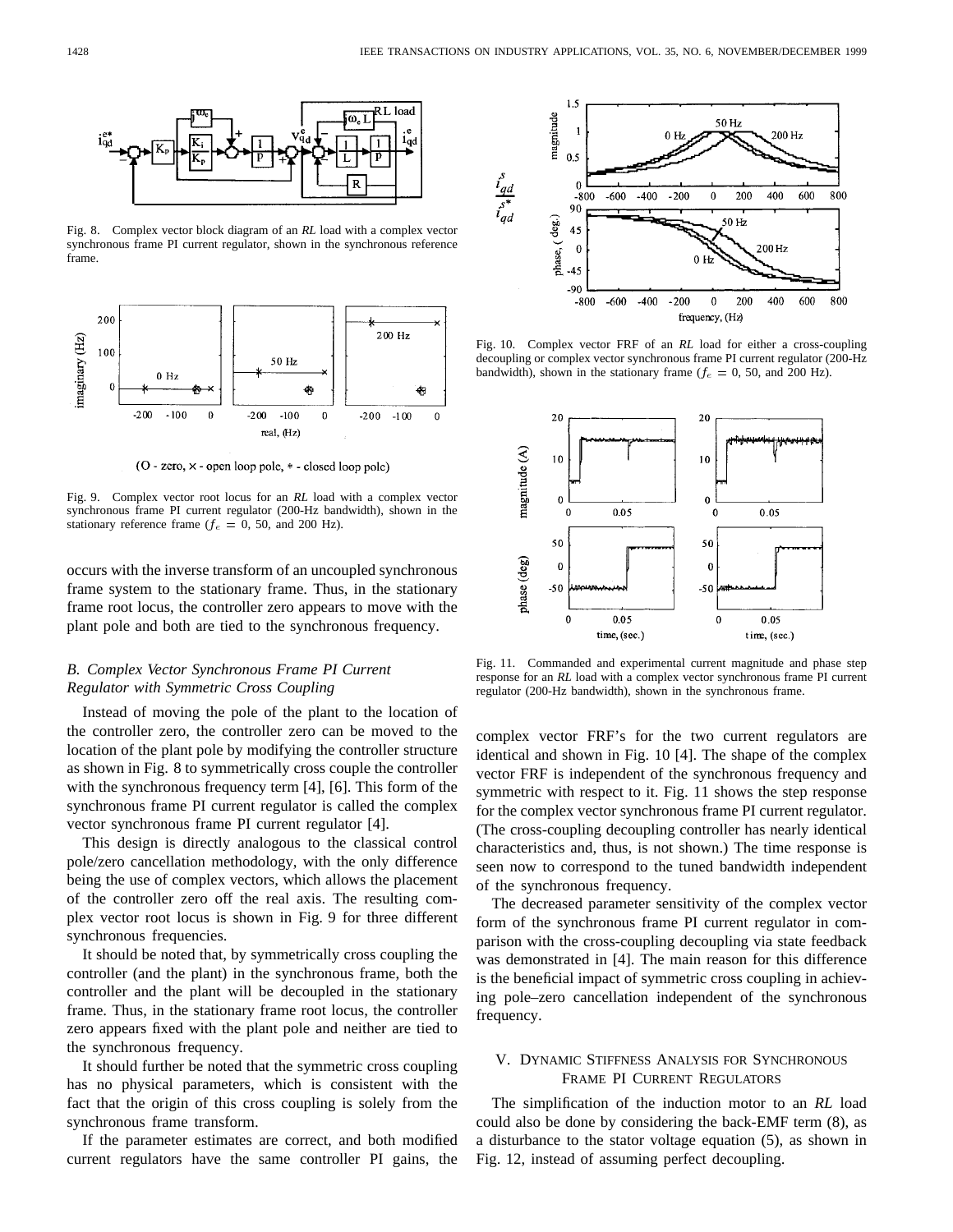

Fig. 12. Representation of the induction motor by an *RL* load with disturbance input shown in a synchronous reference frame.



Fig. 13. Dynamic stiffness analysis for an *RL* load with (a) classical, (b) cross-coupling decoupling, and (c) complex vector synchronous PI current regulators (200-Hz bandwidth), shown in the stationary frame ( $f_e = 0$ , 50, and 200 Hz).

In this case, the back EMF would be a disturbance to the system that would need to be compensated for by the current regulator. This suggests that a study of the disturbance rejection capability of the different current regulator designs by mean of the DSF generalized to complex vectors will provide increased insights in analyzing the effect of back EMF.

Substituting the "current regulator" block in Fig. 12 with the different current regulators transfer functions, the following complex vector DSF's, i.e., disturbance versus output transfer functions, are obtained for the classical (20), crosscoupling decoupling (21), and complex vector (22) current regulators. Separating the physical parameters instead of the usual pole–zero representation was considered to provide more insight

$$
\frac{V_{Dqd}^s}{i_{qd}^s} = L_{\sigma s} s + R_s' + K_p + \frac{K_i}{s - j\omega_e} \tag{20}
$$

$$
\frac{V_{Dqd}^s}{i_{qd}^s} = L_{\sigma s} s + R_s' + K_p - j\omega_e \hat{L}_{\sigma s} + \frac{K_i}{s - j\omega_e} \quad (21)
$$

$$
\frac{V_{Dqd}^s}{i_{qd}^s} = L_{\sigma s} s + R_s' + \frac{K_p s}{s - j\omega_e} + \frac{K_i}{s - j\omega_e}.
$$
 (22)

It is noted that the dynamic stiffness has units of impedance where, in this case, high impedance with respect to the back-EMF "disturbance" voltage would be preferred.

These functions are represented in Fig. 13 (only magnitudes are shown). As was the case for the complex vector FRF, the disturbance input is not a sinusoidal signal, but a rotating vector, and because positive and negative frequencies are needed, a linear scale has to be used for the frequency axis. For  $s = j\omega_e$ , i.e., the disturbance voltage vector rotating at the synchronous frequency, all three current regulator designs provide infinite dynamic stiffness, therefore, the current regulation is not affected by the disturbance input, which agrees with the zero steady-state error property. At frequencies other than the synchronous frequency, the DSF shows how much the current regulation will be affected. The minimum in each curve shows the frequency for which the current regulator will be weakest (lowest impedance), and how weak it will be. By comparing the three DSF's one can conclude the following.

- For  $\omega_e = 0$  (dc excitation), all three regulators behave the same.
- With correct parameter estimates, the cross-coupling decoupling DSF remains invariant with the synchronous frequency.
- The classical design DSF moves its minimum magnitude frequency closer to the synchronous frequency as the synchronous frequency increases, which could result in low-frequency oscillations when viewed in a synchronous reference frame.
- As the synchronous frequency increases, the complex vector design shows a reduced dynamic stiffness at low frequencies, but presents an increased dynamic stiffness at frequencies near the synchronous frequency.

For this DSF analysis to become meaningful for the induction motor, it is necessary to determine which region of the spectrum will be excited by disturbances such as back EMF.

## VI. EFFECT OF THE BACK EMF ON THE STATOR CURRENT

Rewriting (8) as shown in (23), the disturbance due to the back EMF on the stator current is seen to depend on the rotor flux and the rotor speed

$$
V_{Dqd}^e = \frac{L_m}{L_r} \omega_{br} \lambda_{qdr}^e = \frac{L_m}{L_r} \left(\frac{R_r}{L_r} - j\omega_r\right) \lambda_{qdr}^e. \tag{23}
$$

For rotor-flux-oriented drives, where efficiency and thermal limits are not important factors, it is not uncommon to keep the rotor flux constant below rated speed. This causes  $V_{Dad}^e$ to vary proportional to the rotor speed, which means that it is very dependent on the inertia and acceleration properties of the motor and load. For modern servo drives, these dynamics are often as fast as the electrical dynamics and play a significant role in the system dynamics.

The rotor flux can also vary dynamically due to estimation errors, since rotor flux is often regulated by feedback from flux observers. Although the dynamic analysis of the different flux observer designs is beyond the scope of this paper [10], [11], a brief study for the case of a current-model-based flux observer is presented.

The transfer function for the current-model-based flux observer as shown in (24) is obtained from (6), with  $\tau_r$  denoting the rotor time constant and  $\omega_s = \omega_e - \omega_r$  the slip

$$
\frac{\lambda_{qdr}^e}{i_{qds}^e} = \frac{L_m}{\tau_r(s + j\omega_s) + 1}.\tag{24}
$$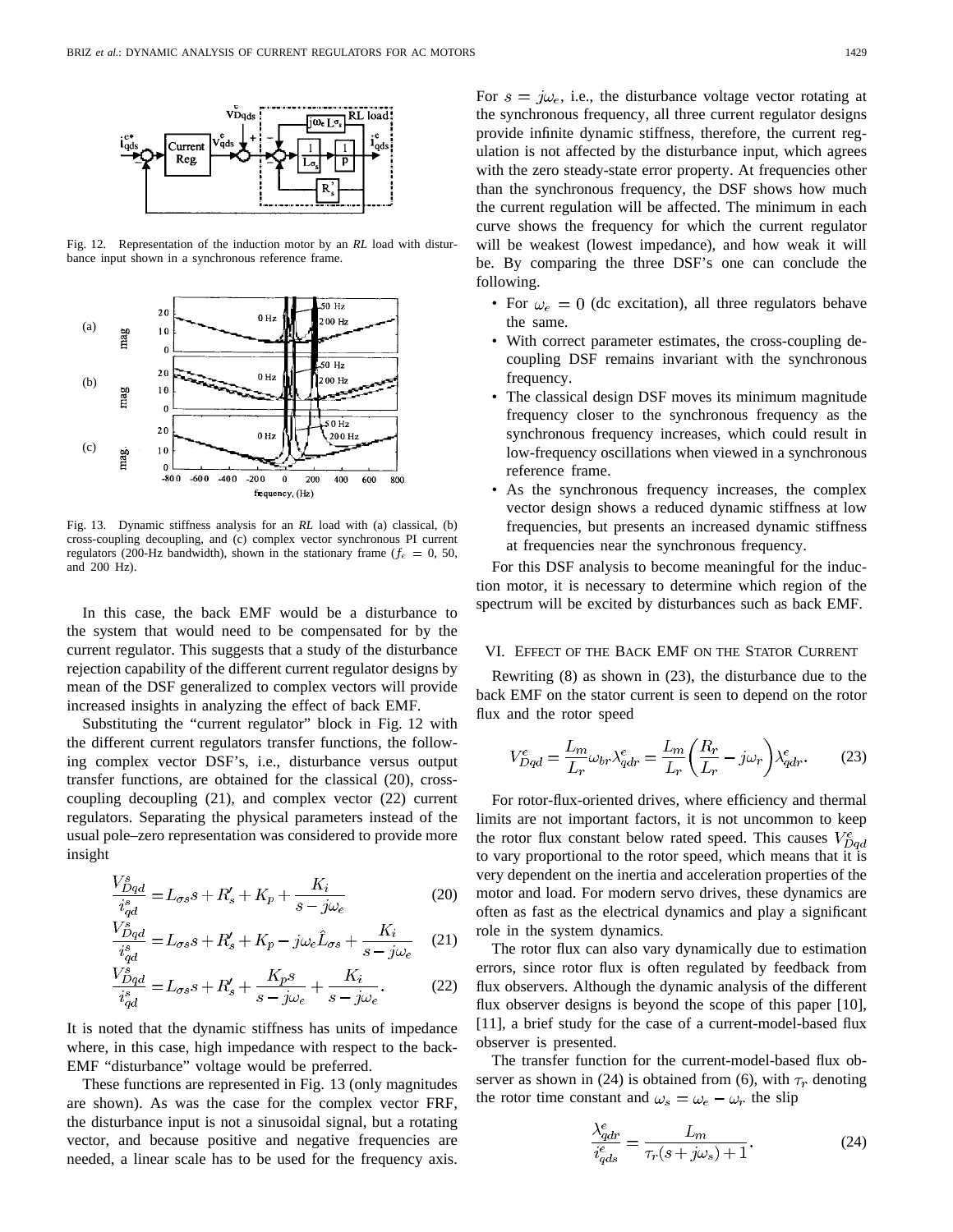

Fig. 14. Current-model-based flux observer transient response with a q–axis-current rated step command, with a 10% underestimation in the flux observer inductances ( $\omega_r = 1500$  r/min, infinite inertia). (a) Actual and estimated flux. (b) Actual and estimated back EMF. Shown in a reference frame synchronous with the estimated flux.

Fig. 14 shows a simulation of a rated  $q$ -axis-current step with a rotor speed equal to three times the rated speed, infinite inertia, and a 10% underestimation in the flux observer inductance. The  $d$  axis is aligned with the estimated rotor flux at  $-90^\circ$  according to (10). Fast current regulators will keep the estimated rotor flux magnitude constant and equal to the commanded value, but variations both in the magnitude and the phase of the actual flux are observed. The steady-state error of such flux observers is known to depend on the slip [10], while its dynamics when the slip changes are deduced from (24) to oscillate at the slip frequency and damped with the rotor time constant, as seen in Fig. 14(b) [11].

It can be concluded that, when errors in the parameters exist, the estimated and actual flux will also have errors between them. Because of this, the dynamic stiffness near the synchronous frequency will determine the expected performance for the different current regulator designs with respect to the flux-induced back-EMF dynamics. The dynamic stiffness in the baseband region, on the other hand, is dominated by the mechanical dynamics of the motor and load. Since the load is unknown, this region should be made as stiff as possible to best reject real disturbances. This results in the following conclusions about the DSF of the three current regulator topologies.

- The classical synchronous frame PI current regulator shows reduced dynamic stiffness near the synchronous frequency as the synchronous frequency increases, which makes it more sensitive to rotor flux disturbances. It also has modest dynamic stiffness in the baseband region as needed to minimize the effects of the mechanical dynamics.
- The cross-coupling decoupling design keeps invariant its dynamic stiffness function. The influence of the rotor flux on the stator current regulation is independent of the synchronous frequency. This design has the best baseband dynamic stiffness of the three designs.
- The complex vector design shows an increased dynamic stiffness at frequencies near the synchronous frequency as the synchronous frequency increases, which suggests that it should not be affected by the rotor flux. On the other hand, this controller, as configured, has the lowest dynamic stiffness in the baseband region.



Fig. 15. Experimental  $q$ -axis-current step response for and induction motor with three different forms on synchronous PI current regulators: (a) with and (b) without back-EMF decoupling (200-Hz bandwidth,  $f_e = 60$  and 160 Hz), shown in the synchronous reference frame.

# VII. COMMAND RESPONSE COMPARISONS FOR SYNCHRONOUS FRAME PI CURRENT REGULATORS

Fig. 15 shows the  $q$ -axis-current step response of an induction motor for the three different current regulator designs with and without back-EMF decoupling implemented. The induction motor had the following parameter values:  $R'_s$  = 0.82  $\Omega$ ,  $L_{\sigma s} = 5.5$  mH,  $L_m = 148$  mH,  $L_r = 150$  mH,  $R_r = 0.36 \Omega$ , power rating = 6 kW, and four poles. The observed transient response, including settling time for each current regulator design, validates the response properties predicted from the previous analysis.

# VIII. IMPROVING THE BASEBAND DYNAMIC STIFFNESS OF COMPLEX VECTOR SYNCHRONOUS FRAME PI REGULATORS

Despite the relatively good command tracking performance of the complex vector synchronous PI current regulator in comparison to the classical design, its low stiffness near dc (baseband) would not be tolerable. Increasing the bandwidth, i.e.,  $K_p$ , for any of the current regulator designs increases their dynamic stiffness. It should be noted that, for the classical and cross-coupling decoupling designs, the dynamic stiffness (impedance) provided by the gain  $K_p$  is independent of the frequency, acting like a resistance.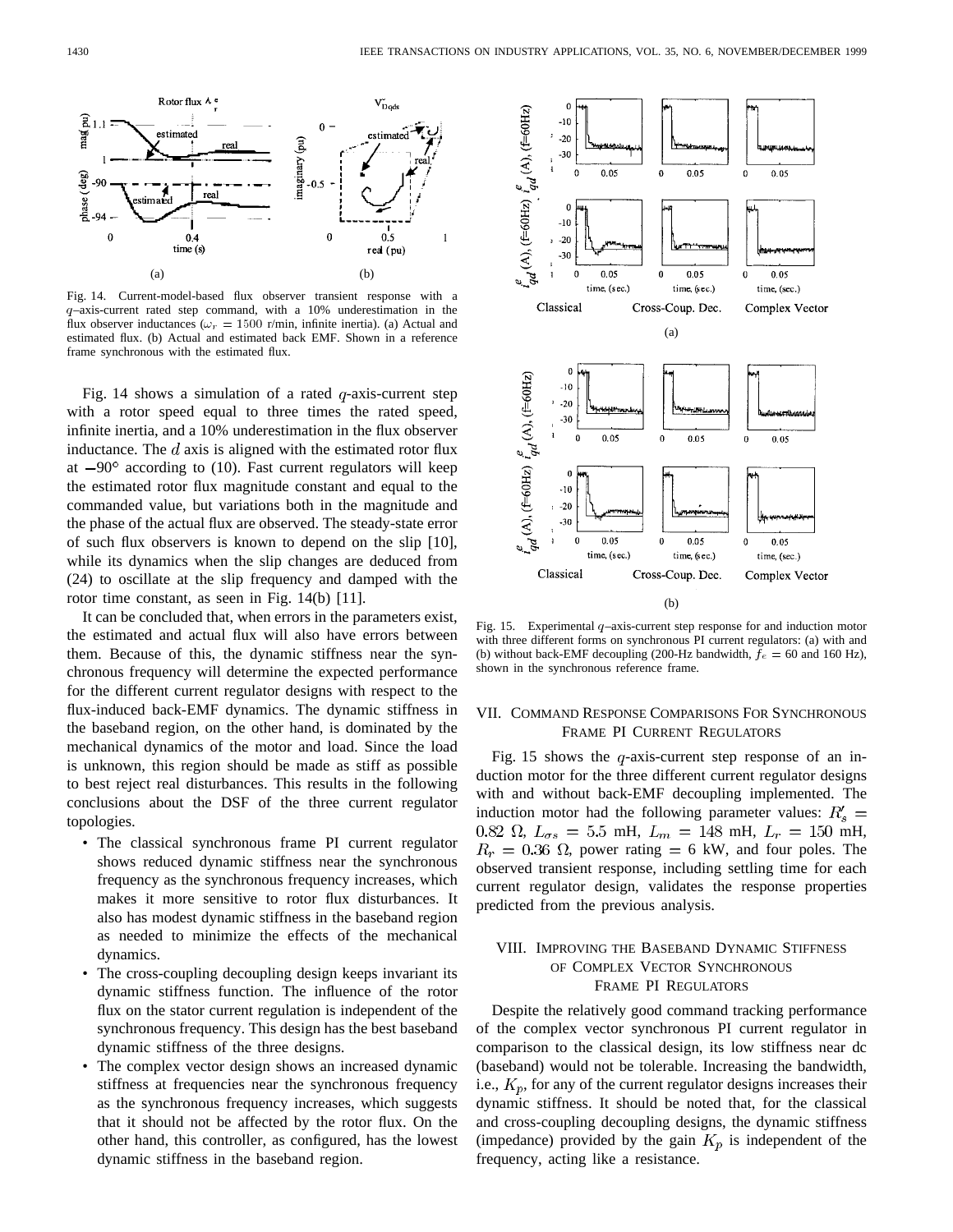

Fig. 16. Representation of the induction motor by an *RL* load with a complex vector synchronous frame PI current regulator with "active" resistance, shown in the synchronous reference frame.



Fig. 17. DC stiffness increase for the complex vector synchronous frame PI current regulator by adding "active" resistance.  $R_{ds} = 0$  (dashed),  $R_{ds} = 3R$ (solid) (200-Hz bandwidth), shown in the stationary reference frame ( $f_e =$ , 0, 50, and 200 Hz).

For the case of the complex vector design, it is seen from (22) that the gain  $K_p$  provides maximum dynamic stiffness near the synchronous frequency, but reduced dynamic stiffness near dc. Its dynamic stiffness at frequencies near dc is provided entirely by the physical resistance in the system.

Modifying the complex vector current regulator design as shown in Fig. 16 can increase its baseband dynamic stiffness. With this design, the DSF in (25) is obtained, which is represented in Fig. 17. It is noted that the gain  $R_{ds}$  has the same effect in (25) as the gain  $K_p$  had in (20) and (21)

$$
\frac{V_{Dqd}^s}{i_{qd}^s} = L_{\sigma s} s + R_s' + R_{ds} + \frac{K_p s}{s - j\omega_e} + \frac{K_i}{s - j\omega_e}.
$$
 (25)

It can be demonstrated that, if the zero of the regulator is calculated according to (26), the command tracking properties of the modified regulator remain unchanged, i.e., the gain  $K_p$  is the same, the FRF (and, therefore, the bandwidth) remaining as shown in Fig. 10

$$
K_i/K_p = (R'_s + R_{ds})/L_{\sigma s}.
$$
\n(26)

Fig. 18 shows the  $q$ -axis-current step response for the complex vector current regulator design with and without the  $R_{ds}$ gain, demonstrating the improved performance with  $R_{ds}$ .

One conclusion that might be reached is that increasing  $R_{ds}$  can increase the dc dynamic stiffness without limit. This would be incorrect from at least two perspectives. From one perspective, it can be seen that  $R_{ds}$  acts as an increased loop



Fig. 18. Experimental q-axis-current step response for an induction motor with a complex vector synchronous frame PI current regulator with two different tuning methods, without back-EMF decoupling (200-Hz bandwidth,  $f_e = 60$  and 160 Hz), shown in the synchronous reference frame.

gain. Thus, the actual root for the innermost loop is much higher than the command bandwidth. This inner bandwidth is inherently limited by switching frequency and by quantization noise on the current signal. From a second perspective, it can be noted that as this  $R_{ds}$  gain increases, the pole–zero cancellation according to (26) moves left on the complex plane, toward higher frequencies, making it more sensitive to noise. Nevertheless, for the 200-Hz command bandwidth, values for  $R_{ds}$  as high as ten times the stator transient resistance were implemented experimentally without any noticeable deterioration in the response due to noise.

#### IX. CONCLUSION

This paper has attempted to make two contributions: 1) development of complex vector methods for current regulator design and analysis and 2) a comparison of current regulator performance using the developed analysis tools.

From the paper's theoretical and experimental results, several important conclusions can be reached.

- The performance of induction motor synchronous frame current regulators is affected by the synchronous frequency through two distinct ways: 1) the cross coupling intrinsic to the transformation of *RL* loads to a rotating reference frame and 2) the electromechanical cross coupling due to back EMF.
- The command tracking performance of the classical synchronous frame PI current regulator degrades as the synchronous frequency approaches the current regulator bandwidth. This regulator design has also been shown to have an increased sensitivity to back EMF.
- The cross-coupling decoupling and complex vector synchronous frame PI designs provide, even with incorrect parameters, improved command tracking properties.
- The reduced parameter sensitivity for command tracking and increased dynamic stiffness near the synchronous frequency of the complex vector current regulator make it a viable option for current regulation at high synchronous frequencies. Its degraded dynamic stiffness at low frequencies can be overcome by the addition of appropriate state feedback with active resistance properties.
- The additional computational requirements of the improved synchronous frame current regulators are minimal.